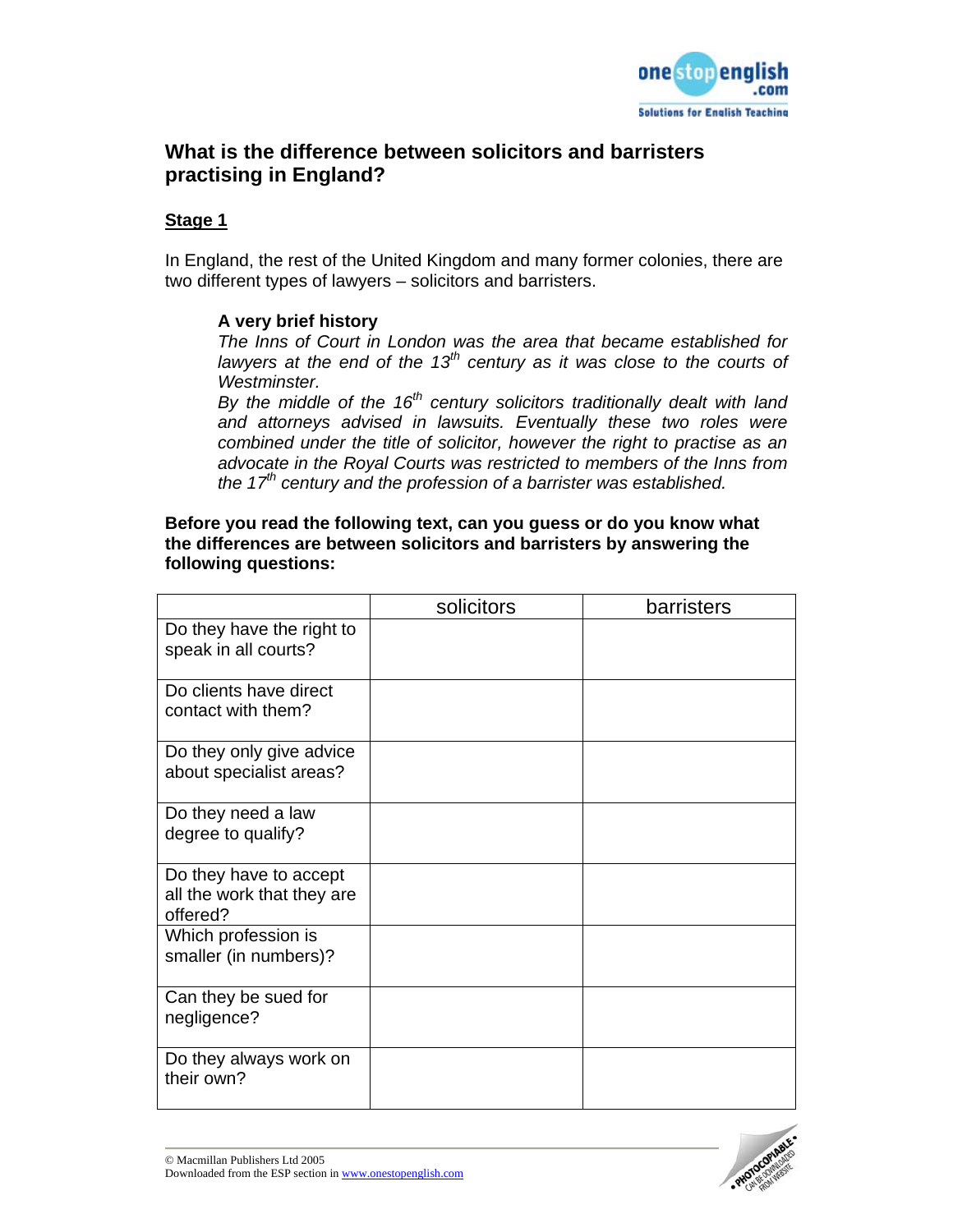

### **Stage 2**

#### **Now read the following statements and see if you were right:**

*There are over 90,000 solicitors and 14,000 barristers – as of 2003.* 

*The failure rate in achieving a lasting career is one in three as a barrister. This is probably due to the difficulty in earning a regular wage and the costs of working 'in chambers'.* 

*Not all solicitors practise – about 25% of them work in-house for companies and other profit or non-profit making organisations and the government.* 

*The specialist area of law will determine the amount of advocacy that barristers are involved in. Some areas of law will usually involve more advocacy (for example, criminal, family and employment) - commercial usually less so.* 

*Barristers are self-employed and they are responsible for all their own paperwork such as VAT, tax and expenses which is why they work together in chambers to share the costs. Solicitors are usually employed.* 

*Solicitors can usually only advocate in the lower courts, such as Magistrates Courts; they can pursue higher rights of audience should they wish to do so when they have taken the appropriate training and qualifications. Barristers have the right of audience in all courts.* 

*The client's contact with their Barrister is through the Solicitor who will usually choose which Barrister to instruct and act as an intermediary.* 

*For solicitors there is a contractual relationship with the Client and they can be sued for professional negligence As a result of a decision of the House of Lords in 2000 it was determined that Solicitors are liable for their advocacy in court as well as their work out of court, this ruling also applies to barristers.* 

*Barristers only specialise in a particular area of law, solicitors can also specialise but usually do general work as well.* 

*Barristers cannot turn down work as their Code of Conduct has a 'cab rank' rule – they must accept any case they are offered subject to availability of time, suitability within their own speciality or giving a good reason.* 

*The normal way to become a solicitor is obtain a law degree then pass the Legal Practice Course (LPC); this is a further course of study, designed to prepare you for work in a solicitor's office which takes a year. After this you then spend two years working in a solicitors' office under a training contract.* 

*If you don't have a law degree then you first of all must take a Graduate Diploma in Law (GDL) then take the LPC. You must have a law degree to train as a barrister.* 

### **Stage 3**

**Imagine you were explaining the difference between solicitors and barristers to someone from your own country. Can you arrange these paragraphs into a logical order?** 

In England there are two legal practitioners - solicitors and barristers. If you have a problem and need legal advice you go to a solicitor first of all.

**A.** All barristers must be robed properly in court and wear a gown and wig otherwise they will not be 'heard' if they try to speak to the judge.

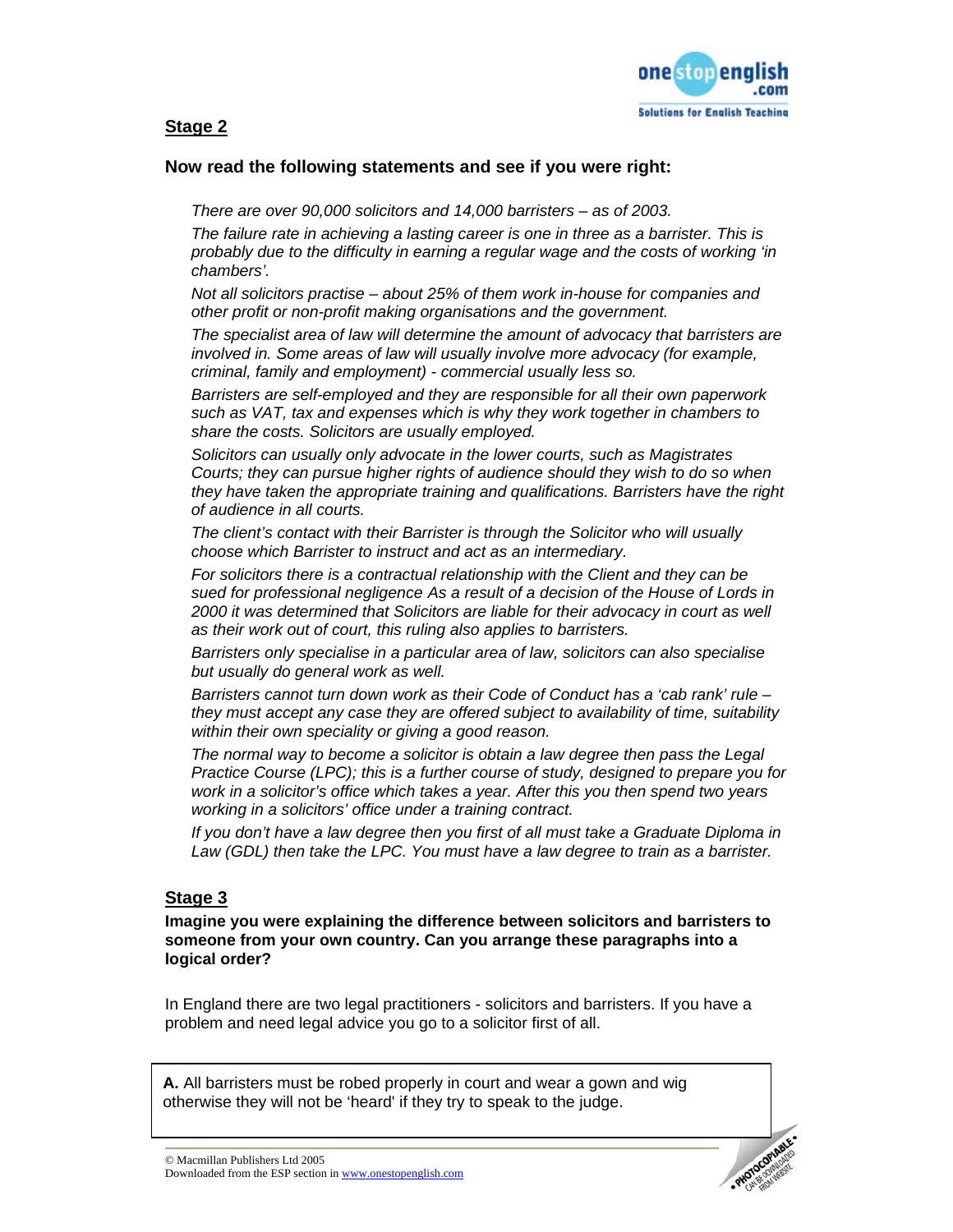

**B.** As a client of a solicitor you cannot hire a barrister, a solicitor will usually choose the barrister they consider suitable for your situation and all contact is through them.

**C.** A barrister is supposed to provide services to anyone if requested, unless there is good reason not to. The fees involved can mean that for most clients a highly experienced barrister is very expensive and their fees can increase substantially if the barrister is a QC (Queens Counsel).

**D.** Barristers may also be sued for negligence in respect of their advocacy as well the work they do outside court.

**E.** The right to audience for a barrister is in all courts but a solicitor's advocacy is limited to the Magistrates' Courts and County Courts. Solicitors can argue cases in higher courts if the case is uncontested or they obtain a Certificate of Advocacy.

**F.** A QC is appointed by the Lord Chancellor (the head of the judiciary and also a cabinet minister and member of the Government) from barristers who have been practising for at least 10 years since they were 'called to the bar' (or qualified as a barrister). A QC is also called 'a silk' as once they are appointed they 'take silk' and wear a silk gown in court.

**G.** A client has a contractual relationship with their solicitor so they can sue for breach of contract or negligence, including their advocacy in court.

**H.** They will give you advice - general or specific - depending on your problem. If you need more specialist advice or need to go to court, your solicitor will instruct a barrister.

#### **Your order:**

|--|--|--|--|--|--|--|--|--|

© Macmillan Publishers Ltd 2005 Downloaded from the ESP section in www.onestopenglish.com